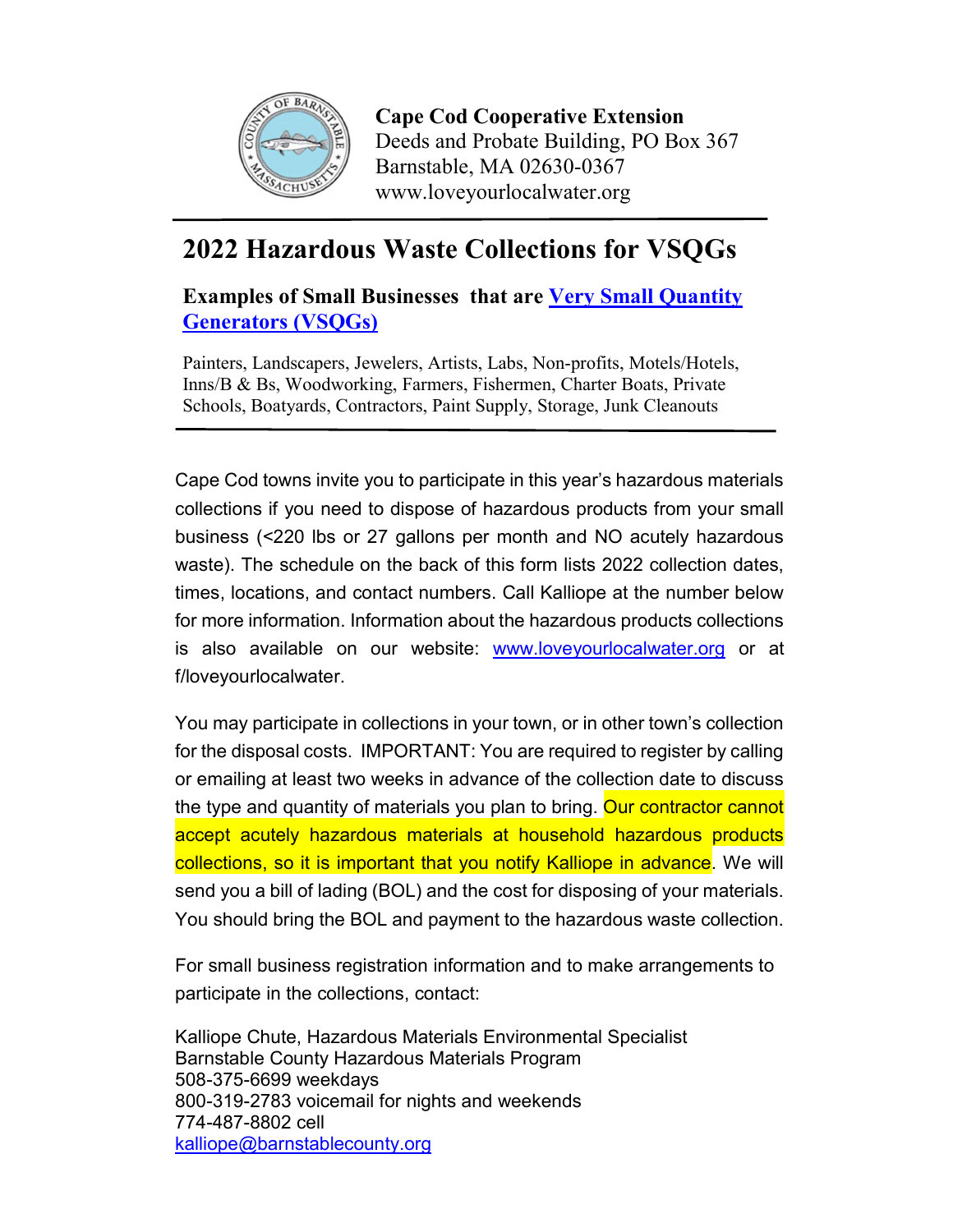## 2022 Cape Cod Hazardous Products Collections

| <b>Town</b>                                                                                                                                                                             | Location                                                                                     | <b>Time</b> | <b>Date</b>                                                           |  |  |
|-----------------------------------------------------------------------------------------------------------------------------------------------------------------------------------------|----------------------------------------------------------------------------------------------|-------------|-----------------------------------------------------------------------|--|--|
| <b>Upper Cape Collections</b><br>Sandwich Host: DPW<br><b>Falmouth Host: Health</b><br>Mashpee Host: DPW<br><b>Bourne Host: ISWM</b>                                                    | Sandwich High School<br>365 Quaker Meetinghouse Road                                         | $9$ am-1 pm | April 16                                                              |  |  |
|                                                                                                                                                                                         | <b>Falmouth High School</b><br>874 Gifford Street, off Brick Kiln Rd                         | $9$ am-1 pm | June 18                                                               |  |  |
|                                                                                                                                                                                         | Mashpee High School, Old<br>500 Barnstable Road, off Rte 151                                 | $9$ am-1 pm | August 20                                                             |  |  |
|                                                                                                                                                                                         | <b>Bourne Landfill</b><br>Route 28, MacArthur Blvd                                           | $9$ am-1 pm | October 22                                                            |  |  |
| <b>Mid-Cape Collections:</b><br><b>Barnstable</b><br>Host: DPW                                                                                                                          | <b>Transfer Station</b><br>45 Flint Street, Marstons Mills<br><b>STICKER or BOL REQUIRED</b> | 9 am-noon   | April 2<br>June 25<br>August 27<br>September 24                       |  |  |
| Yarmouth<br>Host: DPW                                                                                                                                                                   | <b>Yarmouth Senior Center</b><br>528 Forest Road, West Yarmouth                              | 9 am-noon   | July 16 & October 1                                                   |  |  |
| <b>Lower Cape Collections</b><br>Harwich Host: DPW<br><b>Brewster Host: Health</b><br>Chatham Host: Health                                                                              | <b>Harwich Transfer Station</b><br>209 Queen Anne Road                                       | 9 am-noon   | May 14<br>June 11<br>July 9<br>August 13<br>September 10<br>October 8 |  |  |
| <b>Outer Cape Collections</b><br>Wellfleet Host: DPW<br>Truro Host: DPW<br>Provincetown Host: DPW                                                                                       | <b>Wellfleet Transfer Station</b><br>370 Coles Neck Road                                     | 9 am-noon   | June 4                                                                |  |  |
|                                                                                                                                                                                         | <b>Truro Recycling Center</b><br>1 Truro Dump Road, off Rte 6                                | 9 am-noon   | August 6                                                              |  |  |
|                                                                                                                                                                                         | <b>Provincetown Transfer Station</b><br>90 Race Point Road                                   | 9 am-noon   | October 1                                                             |  |  |
| <b>Dennis Collections</b><br>June Host: Dennis Water<br><b>August Host: DPW</b><br>September Host: Health<br><b>Eastham and Orleans</b><br><b>Collections</b><br>Eastham Host: Health & | Tony Kent Arena<br>8 South Gage's Way                                                        | 9 am-1 pm   | June 4<br>August 6<br>September 10                                    |  |  |
|                                                                                                                                                                                         | DPW & Natural Resources Building<br>555 Old Orchard Road                                     | 9 am-noon   | May 14                                                                |  |  |
| <b>DPW</b><br>Orleans Host: Highway                                                                                                                                                     | Orleans DPW and Highway Garage<br>40 Giddiah Hill Road                                       | 9 am-noon   | September 17                                                          |  |  |

Barnstable County Hazardous Materials Program 508-375-6699 • 1-800-319-2783

Cape Cod Cooperative Extension • PO Box 367 • Barnstable, MA 02630 • 508-375-6699